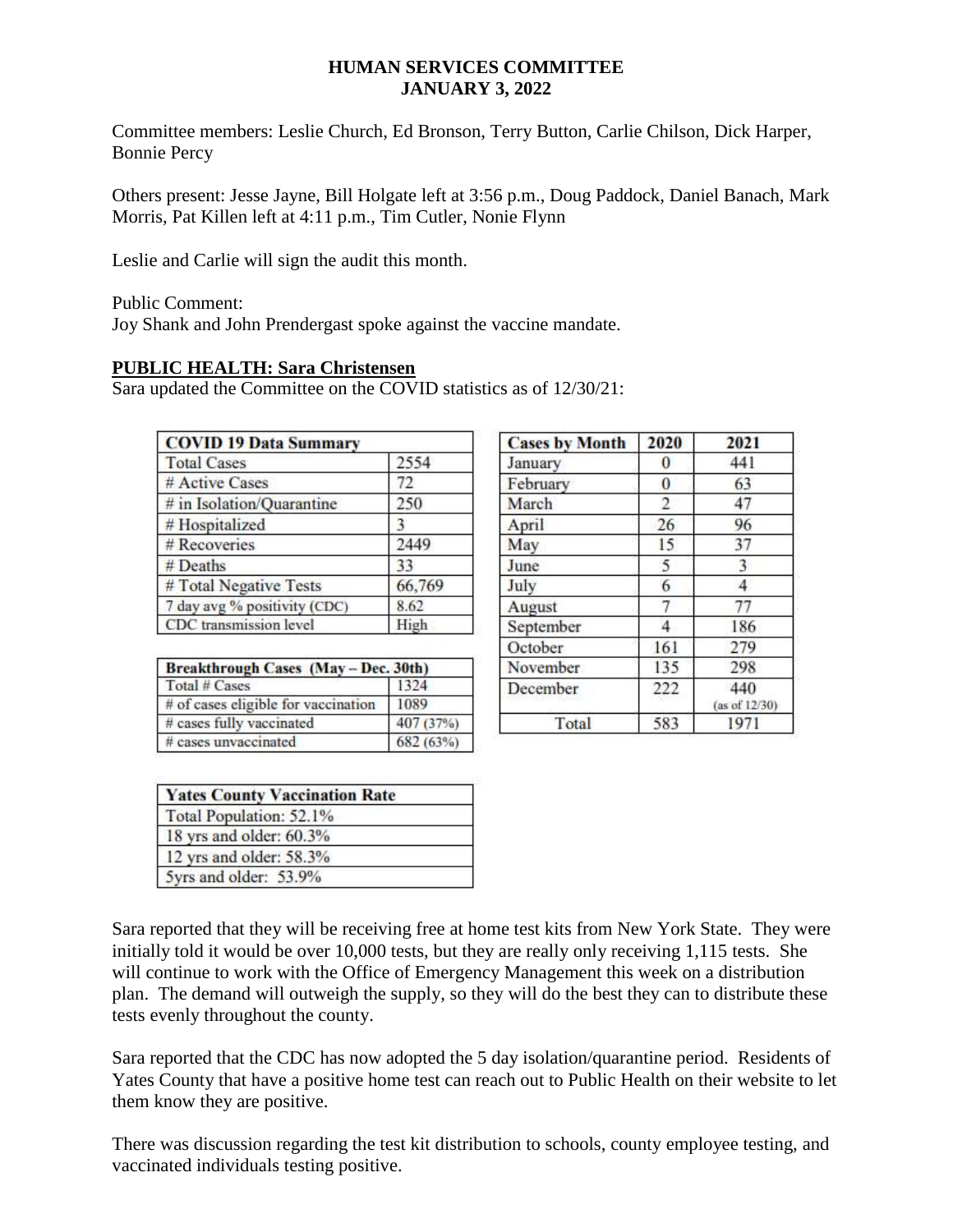Sara reported that influenza is categorized as widespread in New York State. They have received 16 lab confirmed cases to date, two are flu b and 14 are flu A.

Sara reviewed her 2022 goals.

There was discussion regarding COVID treatments and it was recommended that individuals seek these treatments from their physicians.

Sara reviewed the following resolutions that would be needed. The Committee approved.

- Authorize Chairman to sign Agreement with St. Michaels School
- Authorize Chairman to sign Agreement with Judith Hillyard, Teacher of the Deaf
- Authorize chairman to sign Agreement with Pauline Young, Speech Language Pathologist

## **COMMUNITY SERVICES – George Roets**

George reviewed the following resolutions that would be needed. The Committee approved.

- Amend Resolution No. 410-21
- Appoint Member to the Yates County Mental Health and Developmental Disabilities subcommittees
- Appoint Member to the Yates County Community Services Board

There was discussion regarding the use of marijuana.

George reported that under the SAFE Act there were 2 reports received and investigated, 0 were reported to Division of Criminal Justice Services.

George reviewed the grant budgets.

George reported that there were no current AOT cases and no investigations.

George updated the Committee on the following programs: Yates INSYGHT, Crisis Intervention Training (CIT), Columbia University HEALing Communities Study (HCS),Yates County Crisis Services Plan, Transitional Care Management (TCM)/ Adult Single Point of Accountability (SPOA), Children's Single Point of Accountability (C-SPOA), Yates Substance Abuse Coalition, Mozaic, and Outpatient Behavioral Health Services.

## **ASSIGNED COUNSEL: Dianne Lovejoy**

Dianne reviewed the 4<sup>th</sup> Quarter Statistics report.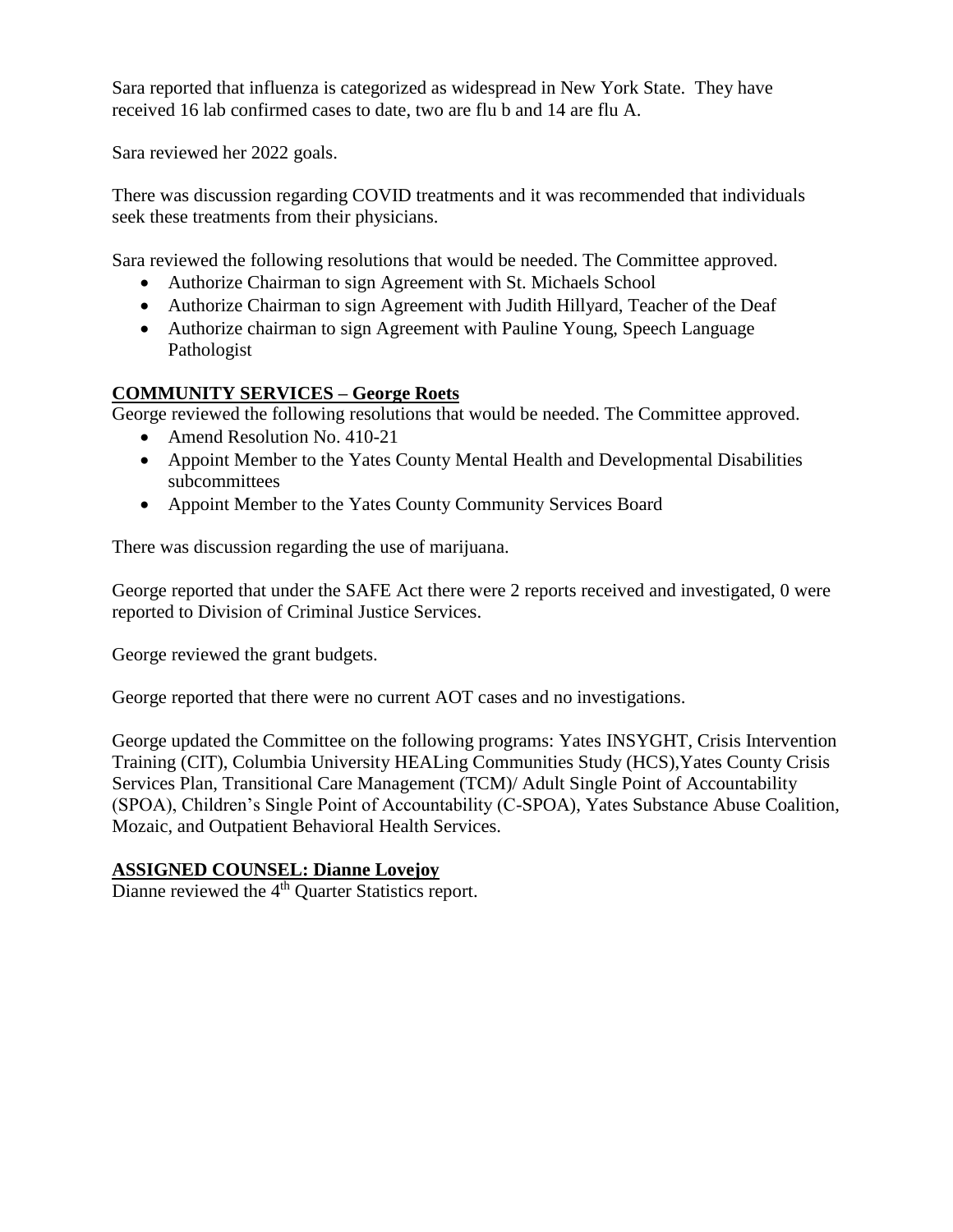| Court                           | <b>Type</b>                    |                                |                     | Alenus                      | February     | March          | April                    | VeW            | June                    | έ    | August | September      | October        | November       | December       | to Date<br>Year |                |
|---------------------------------|--------------------------------|--------------------------------|---------------------|-----------------------------|--------------|----------------|--------------------------|----------------|-------------------------|------|--------|----------------|----------------|----------------|----------------|-----------------|----------------|
|                                 |                                |                                | Violent             |                             |              |                |                          |                |                         |      |        |                |                |                |                |                 | $\Omega$       |
|                                 | <b>Trial Level</b>             | Felony                         | Non-Violent         |                             |              |                |                          |                |                         | 1    |        |                | $\overline{z}$ |                |                |                 | Δ              |
|                                 |                                | Misdemeanor/Violation          |                     |                             |              |                |                          |                |                         | þ    | ×,     | $\overline{2}$ |                | Þ              |                |                 | 16             |
|                                 |                                |                                | Violent             | <b>Verdicts</b>             |              |                |                          |                |                         |      |        |                |                |                |                |                 | $\Omega$       |
|                                 |                                |                                |                     | <b>Guilty Pleas</b>         |              |                |                          |                | $\overline{\mathbf{1}}$ |      |        |                |                |                |                |                 |                |
|                                 |                                |                                |                     | Other                       |              |                |                          |                |                         |      |        |                |                |                |                |                 | $\Omega$       |
|                                 |                                | Felony                         |                     | <b>Verdicts</b>             |              |                |                          |                |                         |      |        |                |                |                |                |                 | $\overline{0}$ |
|                                 | <b>Appeal</b>                  |                                | Non-Violent         | <b>Guilty Pleas</b>         |              |                |                          |                |                         |      |        |                |                |                |                |                 |                |
|                                 |                                |                                |                     | Other                       |              |                |                          |                |                         |      |        |                |                |                |                |                 | $\Omega$       |
|                                 |                                |                                | <b>Verdicts</b>     |                             |              |                |                          |                |                         |      |        |                |                |                |                |                 | O              |
| Criminal                        |                                | Misdemeanor                    | <b>Guilty Pleas</b> |                             |              |                |                          |                |                         |      |        |                |                |                |                |                 | $\circ$        |
|                                 |                                | Other                          |                     |                             |              |                |                          |                |                         |      |        |                |                |                |                |                 | $\overline{0}$ |
|                                 |                                | <b>Violation of Probation</b>  |                     |                             |              |                |                          |                |                         |      |        |                |                | $\overline{2}$ |                | $\overline{2}$  |                |
|                                 |                                | <b>Parole Hearings</b>         |                     |                             |              |                |                          |                |                         |      |        |                |                |                |                |                 | $\mathbf{0}$   |
|                                 | Other                          | <b>Conflict Cases (Note 1)</b> |                     |                             |              |                |                          |                |                         |      |        |                |                |                |                |                 | $\overline{0}$ |
|                                 |                                | Drug Court (Note 1)            |                     |                             |              |                |                          |                |                         |      |        |                |                |                |                |                 | $\circ$        |
|                                 |                                | <b>Other</b>                   |                     |                             |              |                |                          |                |                         |      |        |                |                |                |                |                 | $\overline{0}$ |
|                                 | <b>Monthly Totals</b>          |                                |                     | $\theta$                    | $\mathbf{1}$ | $\overline{2}$ | $\mathbf{z}$             | 3              | 5                       | 3    | 3      | $\overline{2}$ | $\overline{2}$ | $\overline{0}$ | 24             |                 |                |
|                                 |                                | <b>Cases Closed/Vouchered</b>  |                     |                             |              | 2              | $\overline{2}$           |                | 5                       | 6    |        | $\overline{z}$ | 3              |                |                | $\overline{2}$  | 32             |
|                                 | <b>Case Load Change</b>        |                                |                     |                             | $-1$         | $-2$           | $-1$                     | $\mathbf{1}$   | $-3$                    | $-3$ | $-2$   | $\mathbf{1}$   | $\overline{0}$ | $\overline{2}$ | $\overline{2}$ | $-2$            | $-8$           |
|                                 | <b>Trial Level</b>             |                                |                     |                             | 15           | 6              | $\overline{\mathcal{L}}$ |                | 5                       | 22   | 12     | 49             | 24             | 23             |                | 29              | 191            |
|                                 | Appeal                         |                                |                     |                             |              |                |                          |                |                         |      |        |                |                |                |                |                 | $\bf{0}$       |
|                                 | <b>Conflict Cases (Note 1)</b> |                                |                     |                             |              |                |                          |                |                         |      |        |                |                |                |                |                 | $\Omega$       |
| Family<br><b>Monthly Totals</b> |                                |                                |                     | 15                          | 6            | 3              | 3                        | $\overline{5}$ | 22                      | 12   | 49     | 27             | 24             | 23             | 29             | 218             |                |
|                                 | <b>Cases Closed/Vouchered</b>  |                                | 11                  | 5                           | 8            | Δ              | 10                       | 13             | 10                      | 14   | 14     | 17             | 8              | 41             | 155            |                 |                |
|                                 | <b>Case Load Change</b>        |                                |                     | 10                          | 5            | -5             | $-1$                     | $-5$           | 9                       | 2    | 35     | 13             | 7              | 15             | $-12$          | 63              |                |
| Ongoing                         | <b>Total Active Cases</b>      |                                |                     | 434                         | 437          | 431            | 431                      | 423            | 429                     | 429  | 465    | 478            | 487            | 504            | 490            |                 |                |
| Notes:                          |                                | 1. Not included in totals.     |                     | 2 Felony and 2 Family Court |              |                |                          |                |                         |      |        |                |                |                |                |                 |                |

Attorneys assigned cases:

Cases were add<mark>e</mark>d to 2020

**Trial Level** Appeal Criminal  $11$  $\overline{\mathbf{3}}$  $\mathbf{z}$ 15 Family

#### **PUBLIC DEFENDER: Steve Hampsey**

Steve was unable to attend, but the Committee Members could review his statistic report and grant updates that were submitted.

#### **VETERANS: Carrie Ahearn**

Carrie reported that she and the Director of Veteran Services will attend the American Legion Department of New York's Veterans Services committee meetings on January 21<sup>st</sup> and 22<sup>nd</sup>. Carrie reviewed the completed trainings: Yates County De-Escalation training, National Veterans Legal Services Program (NVLSP) training, VA Service Connected Disability Rating Changes and Case Law, and Keuka College Social Work Field Instructor Orientation.

Carrie reviewed his Monthly Service Report for December which shows 421 services provided, including 7 homeless Veterans that were provided services, and 44 rides transporting Veterans to medical appointments.

Carrie reported the following upcoming veteran-related trainings, meetings, and community events: Finger Lakes Veterans Advocacy Council meeting, Yates Suicide Prevention Advisory Council meeting, New York State Division of Veterans' Services (DVS) VSO training, Veteran, Active-Duty Military and Their Families-Coffee 'n Cards conversation, NYS DVS & CVSOA Leadership Team Meeting, and American Legion Department of New York-Veteran Services Meeting.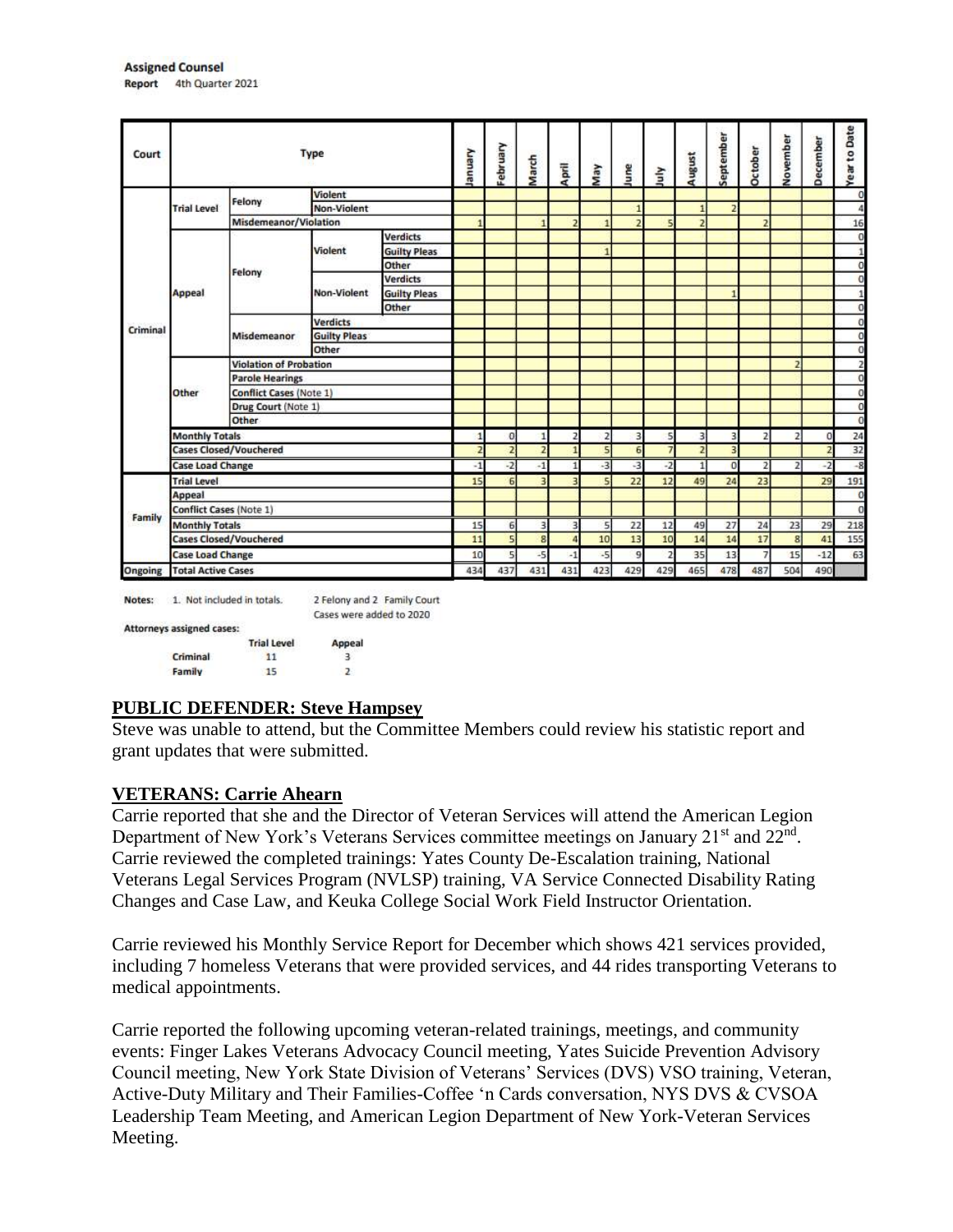Carrie reported the monthly total compensation for VA claims settled this month is \$91,944.67. The total monthly compensation and disbursements year-to-date is \$328,456.78.

Carrie reviewed the status of the 2021 goals and the proposed 2022 goals.

There was discussion regarding providing services for homeless Veterans.

## **OFFICE FOR THE AGING: Zachary Housworth**

Zachary provided program updates on the following: Case Manager Position Open, ESIEP/Homecare, Special Event Dinner, Transportation, Personal Emergency Response System, Senior Nutrition, Emergency Assistance, and Health Promotion.

There was discussion regarding food distribution to seniors.

Zachary reported that they are waiting for guidance for this year's AU as well as information on requirements for this year's budget modifications. They were contacted by New York State Office for the Aging regarding the potential FEMA funds to the distributed to the County Office of the Aging. If that project moves forwards Zachary will provide a report at a future meeting.

Zachary reported that the New York State Office for the Aging will be conducting their first program review and nutrition audits since 2019. He will share the results once they become available.

# **SOCIAL SERVICES: Amy Miller**

Amy reviewed the following resolutions that would be needed. The Committee approved.

- Authorize Contract for Fraud Investigation Services
- Enter Into Contract with Arbor Development
- Amend Resolution 474-21
- Allocate Funding for 2022 Budget

Amy reported on the Code Blue/Homeless. They currently are housing 11 separate cases. One of these cases is a parent with 2 children and the others are all individuals. Only one case is housed outside of the county. There were 23 different cases in December.

Amy reported Yates County received 93 applications. 22 of the applications will not be acted on because they were determined to be duplicates or not completed, 22 applications have not been processed at all by Office of Temporary and Disability Assistance, 31 applications are still in progress, and 30 are completed.

| <b>Yates County</b>    | 28 payments $(+2)$   | $$200,815 (+\$12,100)$   |
|------------------------|----------------------|--------------------------|
| <b>Schuyler County</b> | 24 payments $(+5)$   | $$144,206 (+ $41,810)$   |
| <b>Ontario County</b>  | 294 payments $(+39)$ | $$1,753,776 (+ $21,844)$ |
| <b>Steuben County</b>  | 130 payments $(+27)$ | $$755,378 (+\$137,413)$  |
| Seneca County          | 63 payments $(+8)$   | $$304,562 (+\$202,166)$  |

Amy reported that emergency HEAP benefits begin 1/3/22. To be eligible for the emergency benefit they must have already been received and applicants must meet a certain criteria.